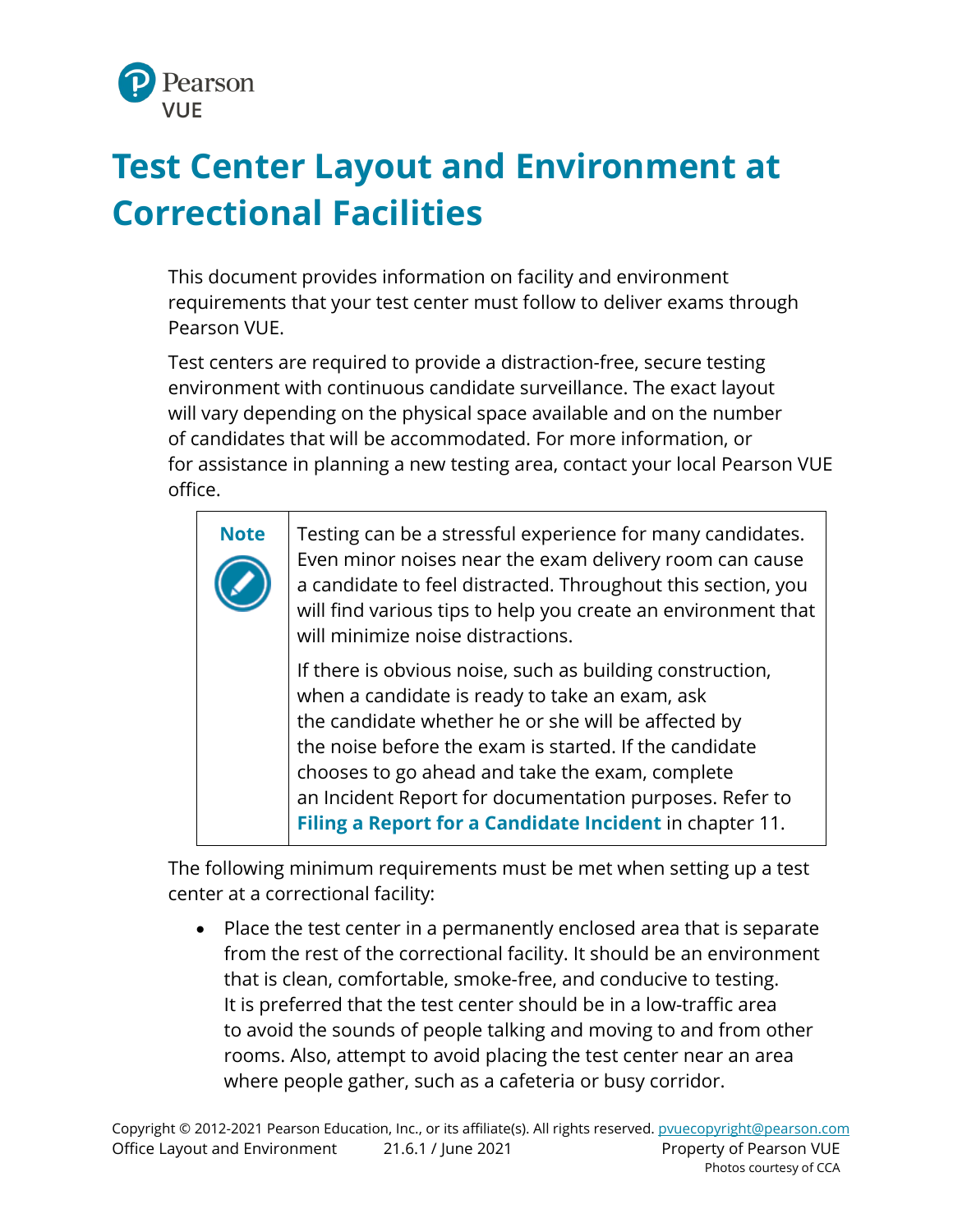- Provide access for people with disabilities, in compliance with the Americans with Disabilities Act of 1990 (in the United States) or your country-specific requirements.
- Provide an area within the test center for checking in candidates. There should be a workspace for the test administrator where the computer that will serve as your administration workstation is located and where the test administrator will proctor exams. You may also use a live feed video surveillance system or a clear glass viewing window or wall to proctor exams from outside of the testing room. Whichever method is used, it must allow an unobstructed view of each candidate (including their hands) within the testing room.





**Note Multiple proctors** are required to monitor exams if more than 15 candidates are taking an exam at one time (1 proctor per 15 candidates). Make sure to provide seating for additional proctors, if necessary. Also, correctional officers are allowed in the testing room, but they are not allowed to proctor or administer exams unless they are certified Pearson VUE Test Administrators.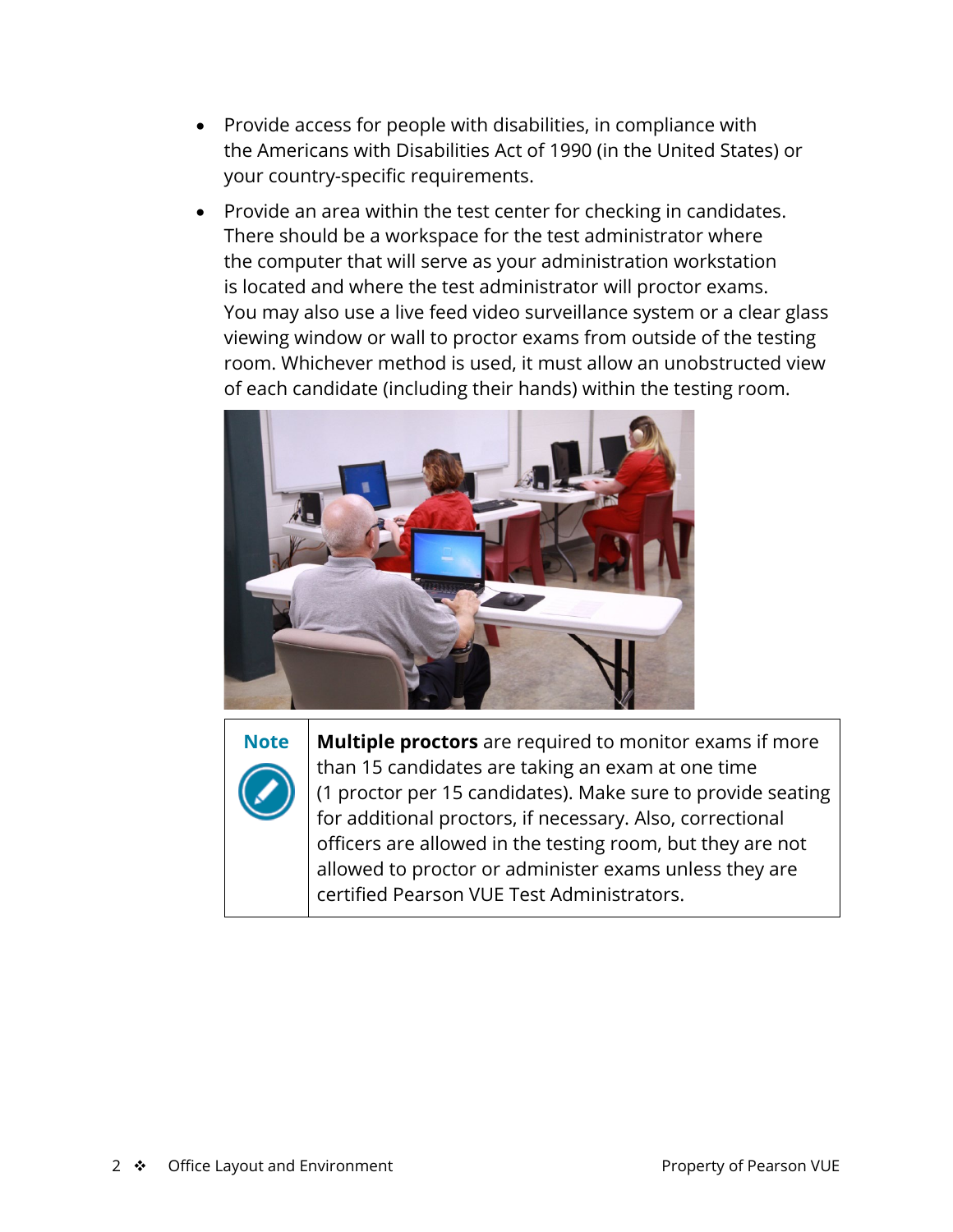• Provide suitable storage for personal belongings, such as a lockable file cabinet. Candidates cannot have personal items, such as pencils and paper, in the testing room.



- Provide adequate lighting and ventilation, along with seating and work surfaces. Room lighting should provide sufficient light for keyboard and noteboard while avoiding screen glare.
- Remove any materials (such as wall charts and other reference materials) that could help candidates during the exam.
- Place each delivery workstation on a clean surface that has no obstructions overhead and underneath. If possible, the desk space established for each workstation should approximately measure four feet (1.2 meters) wide. However, if your test center cannot meet the four feet requirement, seat candidates at every other workstation in the testing room when not all the workstations are occupied.

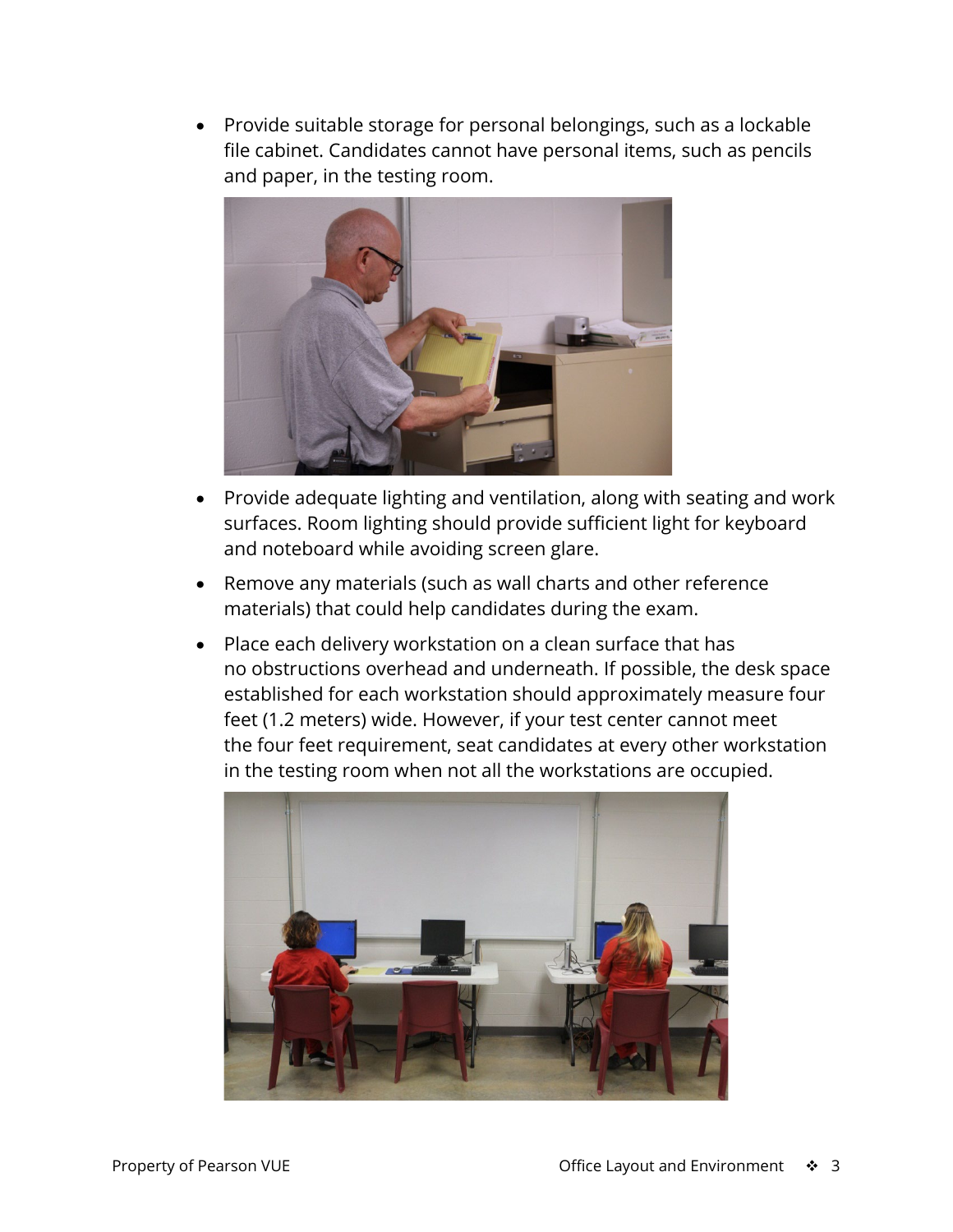• It is acceptable to have workstations set up in front of each other, as shown in the image below.



• However, it is required for each monitor to have privacy screens that prevent candidates, particularly those who are sitting directly behind another workstation, from seeing exams being taken on other workstations.

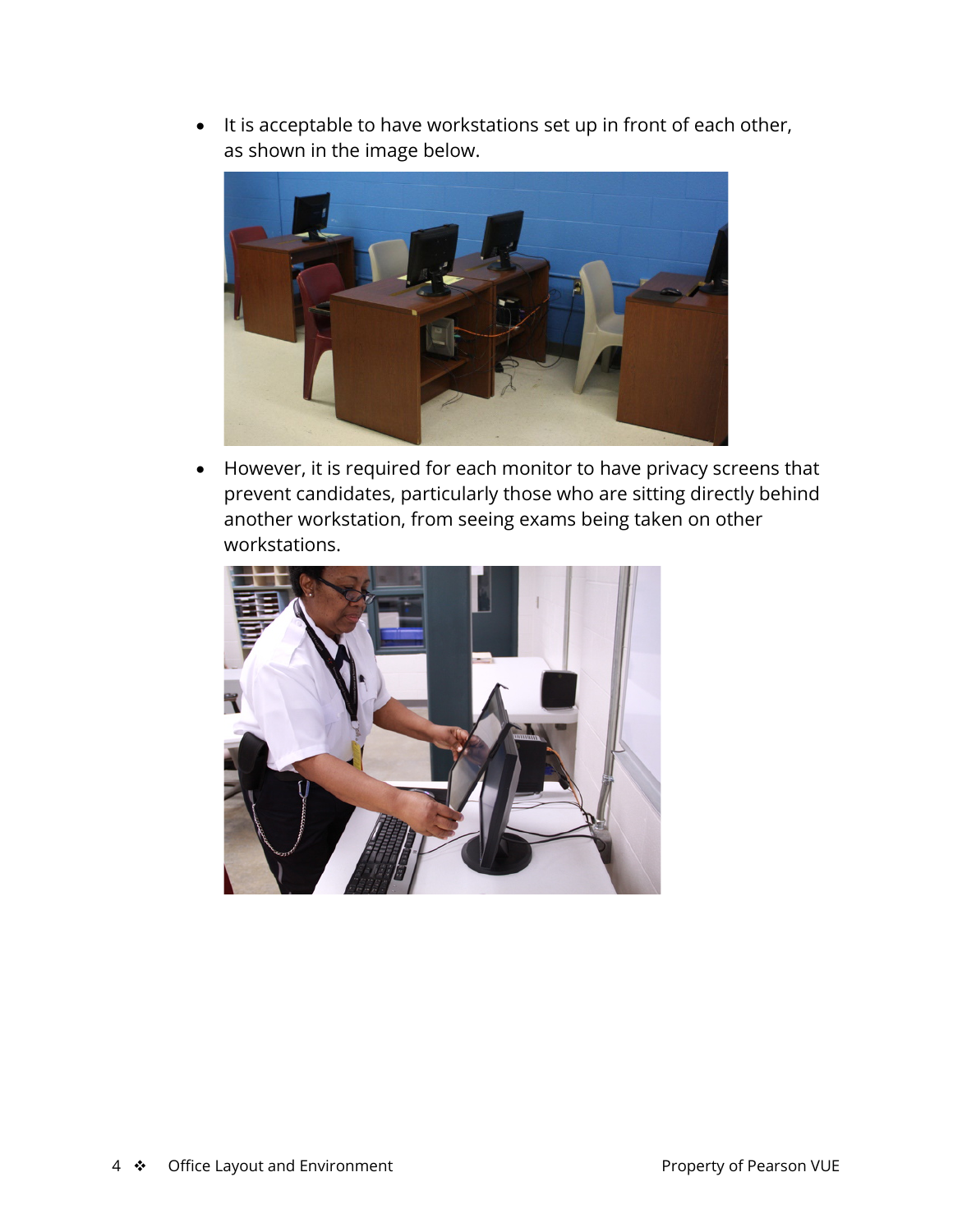**Note** | Even though each monitor has a privacy screen, it is still possible for a candidate to see the monitor of another workstation that is setup directly in front of them. Therefore, seat candidates at every other workstation when not all workstations are occupied, as shown below.



• Monitor positions should be adjustable to allow each candidate to establish a comfortable testing position.



• If possible, provide height-adjustable chairs at each workstation. However, if your site is not able to provide adjustable chairs, non-adjustable chairs are acceptable.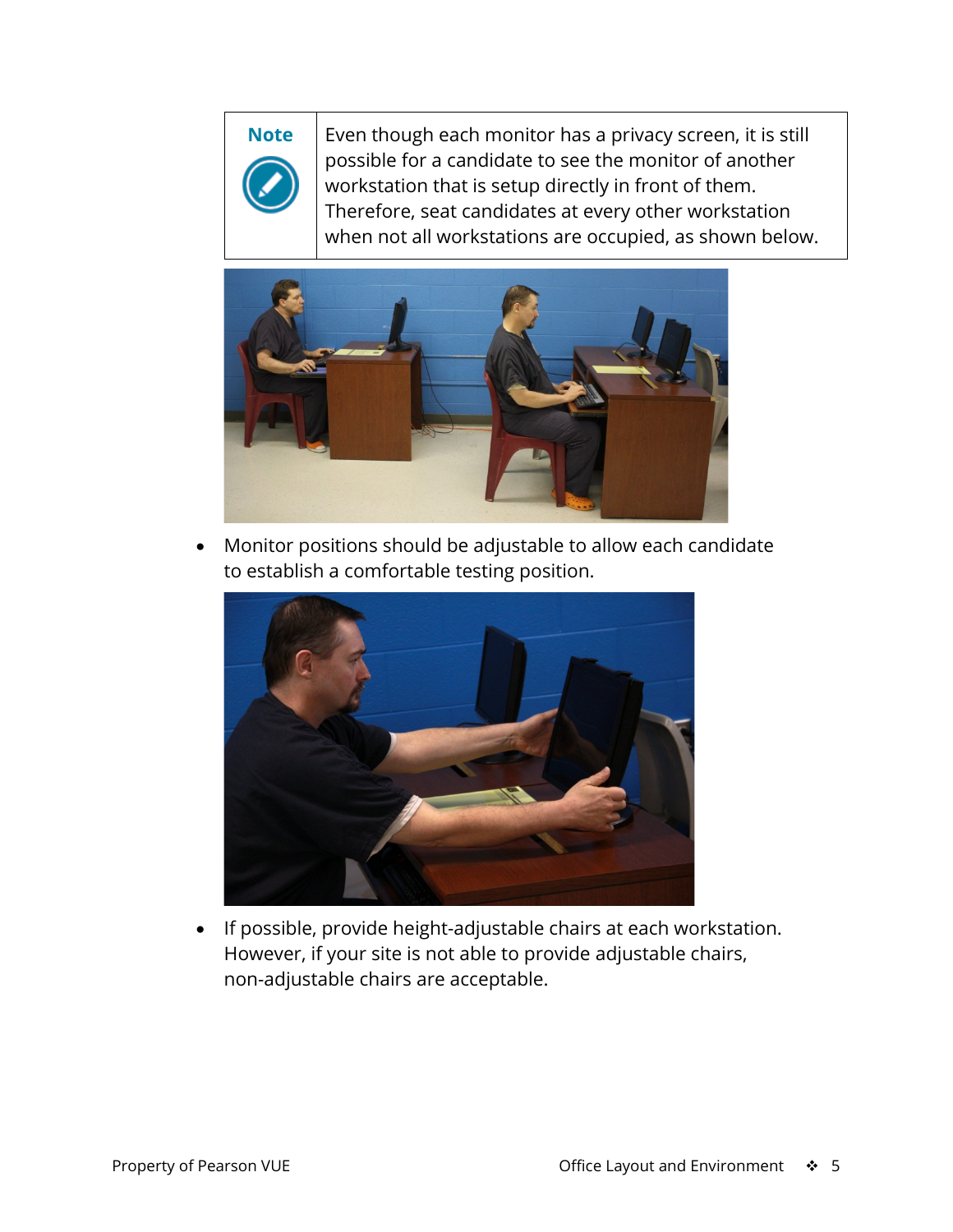• In the testing room, unplug equipment such as printers, fax machines, copiers, or telephones while testing is in progress.



• Minimize noise and distractions during testing.

## **Tips:**

o While testing is in progress, place a sign alerting personnel and offenders in the facility to be especially quiet near the testing room. For example, you might post a sign that says: **Quiet! Testing in Progress.** Signs can be downloaded from the VUE Support Services (VSS) Web site for printing.